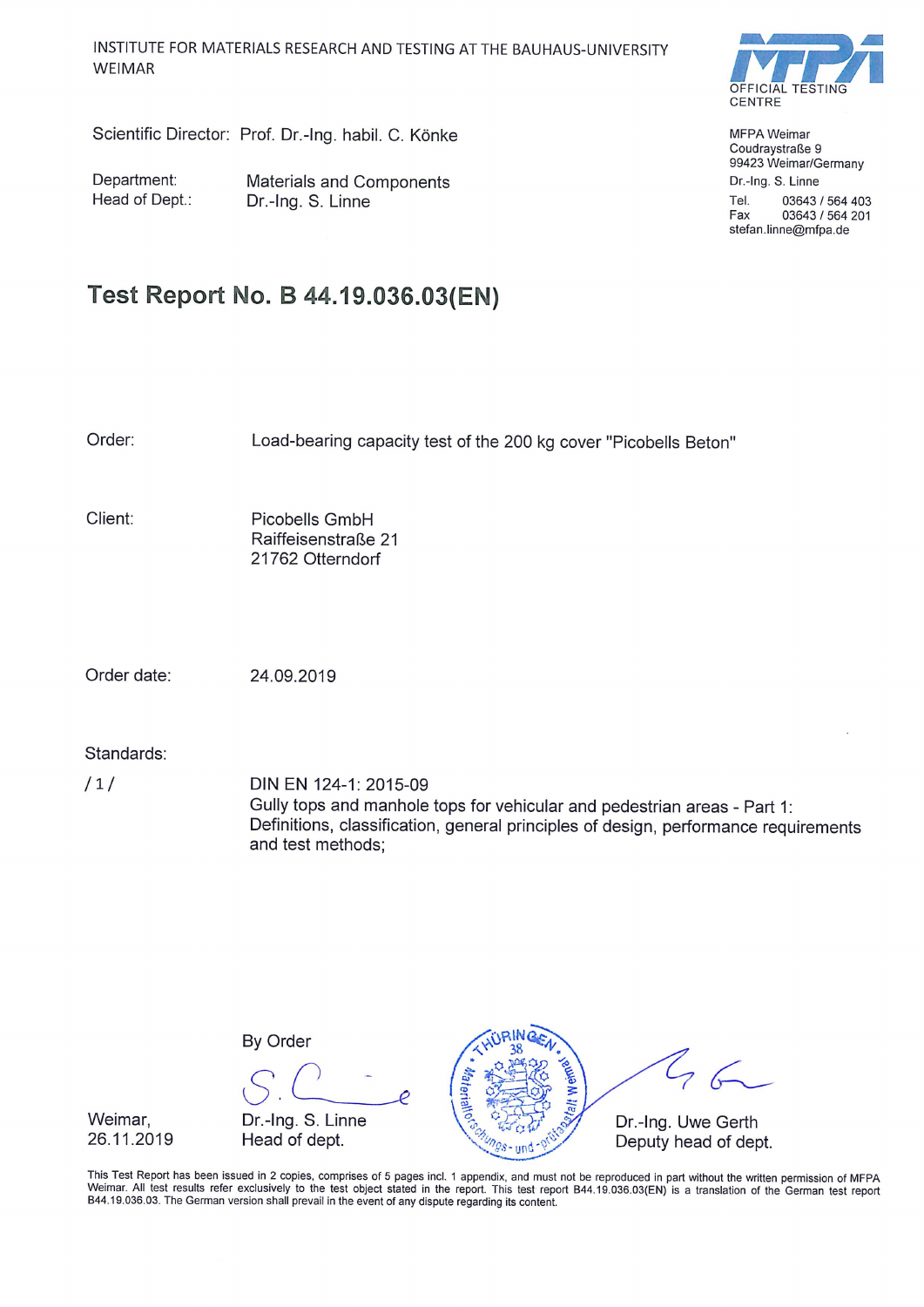

#### **1 Test item**

Picobells GmbH has commissioned the proof of the carrying capacity for a "200 kg cover" made of concrete. The test arrangement (test speed, diameter of the load plate) was performed in accordance with DIN EN 124-1: 2015-09, section 8.3 (Appendix B - load bearing capacity). Figures 1 and 2 show the test specimen in the test setup. The support forms a piece of dome of a Picobells container.



Fig. 1: Concrete cover "Picobells 200 kg" Fig. 2 Test stamp  $d = 250$  mm, rubber interlayer

#### **2 Tests**

A static load test is performed until failure. The tests were carried out in the accredited testing laboratory of MFPA Weimar. The properties of the three specimens are summarized in the Table 1. Figures 1 and 2 show the test specimen in the test arrangement. The test equipment used is a 100 kN load frame from ToniTechnik, load plate d = 250 mm, rubber interlayer, bearing pedestal PE.

Table 1 - Compilation of the properties of test specimens

| <b>Characteristic value / property</b> | <b>Statement</b>            |  |
|----------------------------------------|-----------------------------|--|
| Inside diameter of the frame           | 605 mm                      |  |
| Diameter of the cover                  | 642 mm                      |  |
| Material                               | Concrete C35 / 45,          |  |
|                                        | stainless steel grid        |  |
| <b>Particularities</b>                 | 2 holes for lifting the lid |  |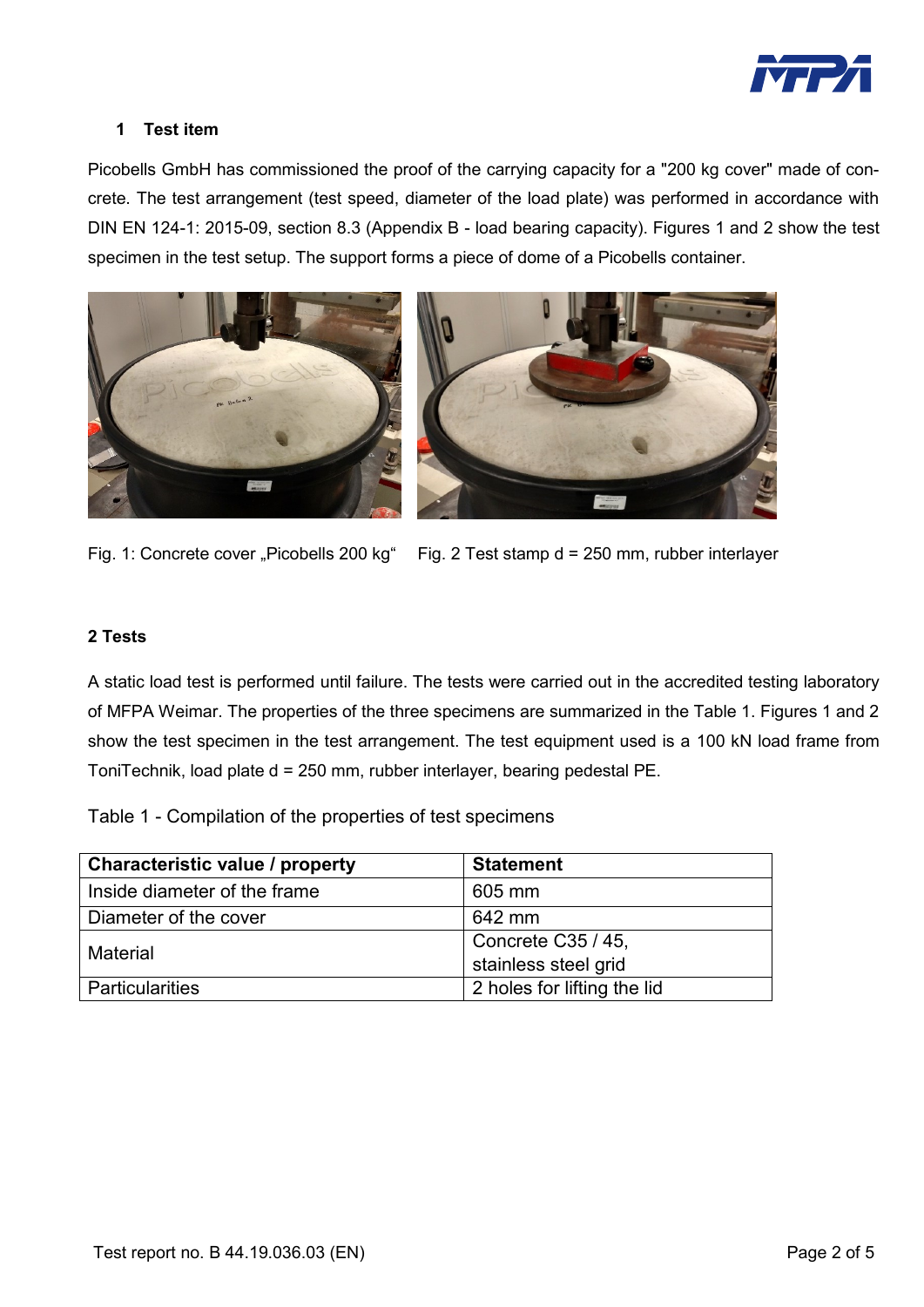

## **3 Results**

The failure is achieved by reaching the concrete tensile strength combined with a sudden initial crack on the underside (see pictures 3 and 4). The test specimens continue to bear the service load of 200 kg (= 1.96 kN) after breakage of the concrete tension zone.





Fig. 3: Bottom view after failure PK2 Fig. 4: Bottom view after failure PK1

Table 2: Results

| <b>Test / Test specimen</b> | <b>Breaking force [kN]</b> | <b>Assessment con-</b><br>cerning 200 kg (1,96<br>kN |
|-----------------------------|----------------------------|------------------------------------------------------|
| Specimen 1                  | 11.02                      | Load factor 5,62                                     |
| Specimen 2                  | 12.64                      | Load factor 6,44                                     |
| Specimen 3                  | 14.09                      | Load factor 7,18                                     |
| Mean ± standard deviation   | $12,58 \pm 1,54$           | Load factor 6,41                                     |

All generated force-time curves are attached as machine graphics.

**Conclusion: The Picobells concrete lid "200 kg" has an average breaking force of 12.6 kN. The smallest single value was found to be 11 kN.**

**End of test report no. B 44.19.036.03**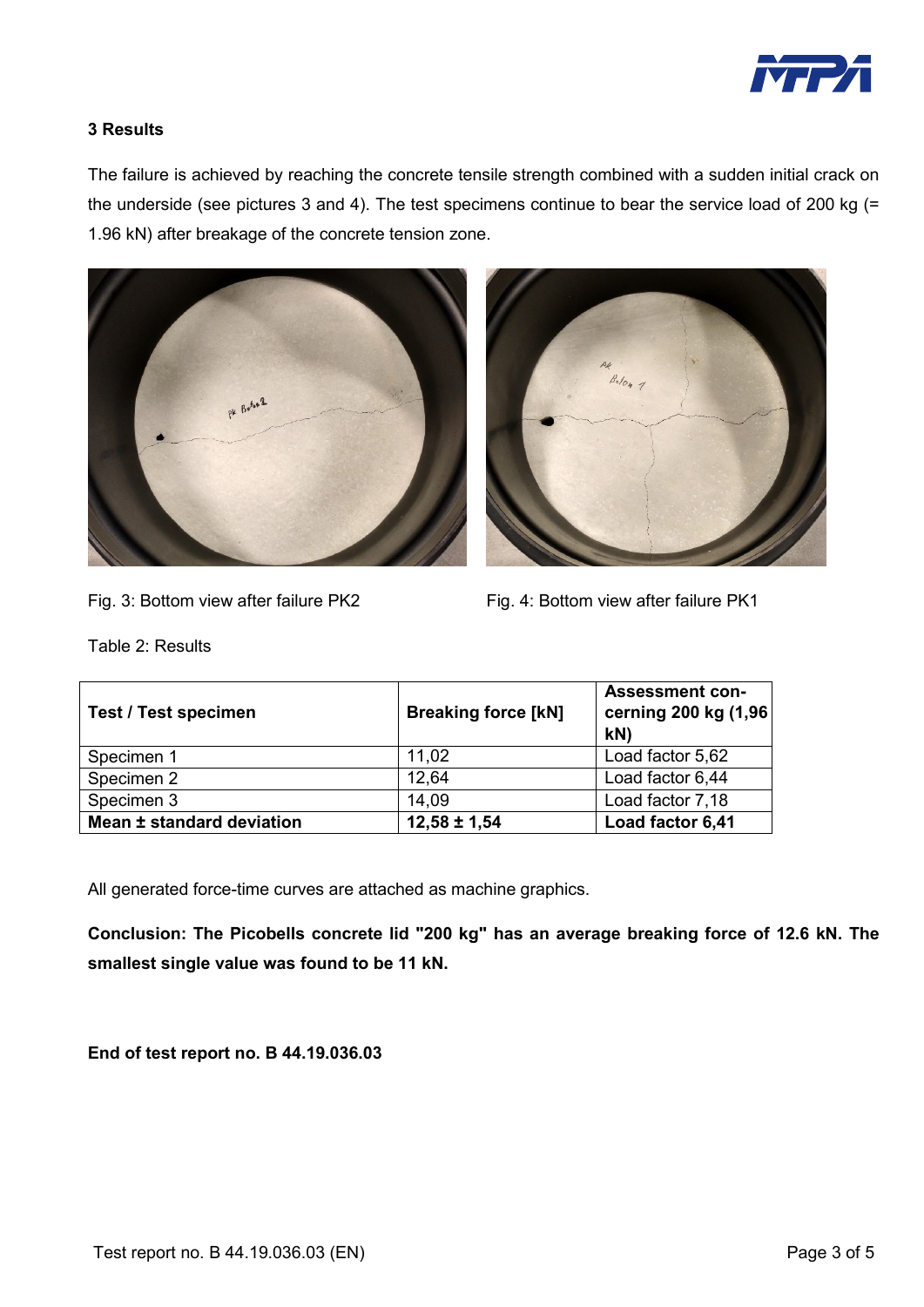

### **Attachments: machine curves**



Specimen 1: Load 11.02 kN



Specimen 2: load 12.64 kN